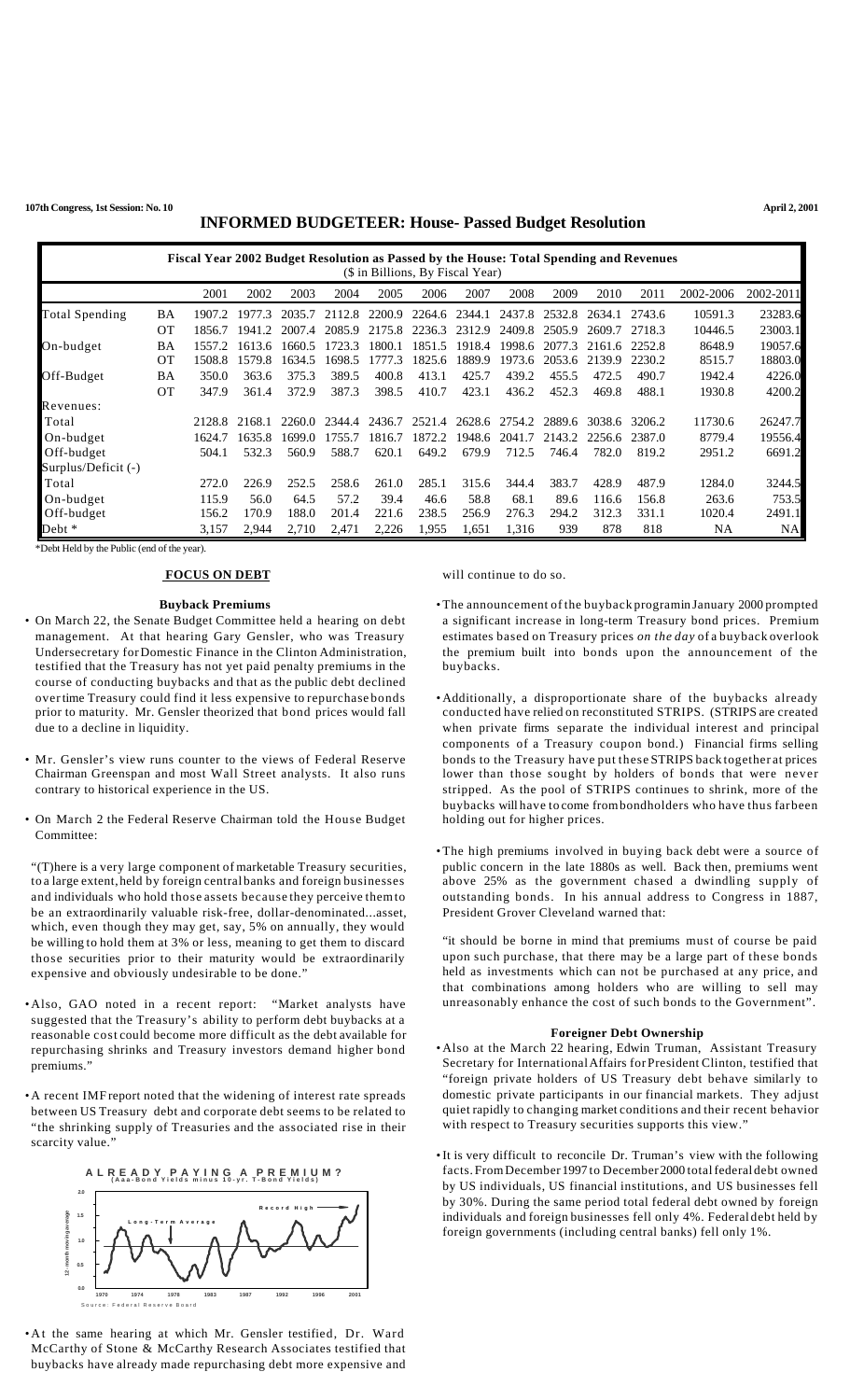



• As noted by the Treasury Borrowing Advisory Committee, there has been "virtually no foreign participation" in buyback operationsso far. This suggests that as Treasury debt continues to fall, foreign bondholders will be in a superior position to reap penalty premiums.

## **How Much Debt Can Be Retired?**

- Although the witnesses at the debt hearing disagreed on several issues, one idea that was thoroughly discredited was that the federal government could have a 10-year budget surplus of \$3.8 trillion without accumulating unprecedented cash balances or private assets.
- OMB estimates that the maximum amount of debt reduction by 2011 is \$2 trillion. CBO estimates maximum debt reduction of \$2.3 trillion. Although he makes the unrealistic assumptions that Treasury will cease issuing all long-term debt by the end of the summer and will continue buybacks despite the likelihood of paying substantial penalty premiums (as discussed above), Gary Gensler estimates maximum debt reduction of \$2.7 trillion through 2011.
- All of these estimates of debt reduction are much closerto each other than \$3.8 trillion. In fact, all of them are exceeded by the \$2.9 trillion surplus that would result from setting aside the HI-Medicare surplus atop the Social Security surplus.

# **HERE WE GO: FLOOR PROCEDURES**

- •The Senate will began debate on the Committee reported resolution this week. Good budgeteers willrememberthat there are special rules for the consideration of budget resolutions and especially amendments to the resolution on the Senate floor.
- Amendments to the budget resolution must be germane. The Committee-reported resolution forms the basis for germaneness. Amendments to strike language, change dates or numbers are considered to be per se germane. Note, pursuant to Section 204(g) of the FY 2001 budget resolution, Sense of the Senate Amendments are non-germane. All other amendments are evaluated on a case by case basis. A vote of 3/5ths of the Senators is required to waive the germaneness requirement or to overturn the ruling of the Chair.
- Senate procedures generally provide that a single amendment maynot amend the underlying measure in more than one place and an amendment that did so would be subject to a simple majority point of o rder. However, the Budget Act waives this prohibition for amendments to the budget resolution, if the changes are required to maintain the mathematical consistency of the budget resolution.

## **THE TAX MAN COMETH...... BUT DOES HE AUDIT AND COLLECT ANYMORE?**

- As anothertaxseason is quickly drawing to close, the *Bulletin* would like to give its readers a timely overview of America's tax collector – the Internal Revenue Service (IRS).
- •The IRS employs almost100,000full-time employees and has a budget of \$8.9 billion.On an annual basis, the IRS processes over 216 million taxreturns, receives over 1.1 billion financialinformation documents,

collects over \$2.0 trillion in revenues, and disburses about \$144 billion in tax refunds. The IRS also offers special advice and assistance to more than 110 million taxpayers over the phone and at 397 walk-in sites.

- •It is often tasked with what could be termed as 'non-core functions.' For example, Congress has asked the IRS to help eliminate money laundering, assist in the collection of child support and student loan payments as well assist in the war on drugs.
- •The audit rate for individual returns has fallen from 1.68% in 1995 to 0.49% in 2000. The number of individual returns filed has gone up while the number of IRS examiners has fallen in the same time period.
- Furthermore,the mostrecent IRS estimate of the gross 'taxgap'- the difference between income taxes owed and those voluntarily paid, as measured by the TaxpayerCompliance Measurement Program - - now totals \$195 billion, up from \$128 billion in 1992. These numbers may suggest that the tax system is hanging by a virtual shoestring. However, these statistics tell an incomplete and misleading story.
- •What exactly is an audit? According to Sectio n 7605(b) of the IRS Code, it depends on whetherthe IRS requires access to the taxpayer's books and records to compute the proper tax lia bility. If access is required, then it is an audit. When the IRS sends a simple letter to a taxpayer about their failure to report a capital gains transaction, it is legally treated as an audit for statistical purposes because access to the taxpayer's records is required to clear up the matter.
- However, if the IRS sends a letter proposing an adjustment based on either the return itself or third-party documents, it is not an audit (known as a Service CenterCorrespondence Contact or SCCC). Since 1993 the IRS has counted some of these SCCCs in their audit statistics even though under 7605(b) they are not technically an audit.
- •The IRS also runs the Information Reporting Program(IRP) or what is known as "invisible audits." Under the IRP, the IRS issues nonfiler and IRP notices (sent when the IRS believes the taxpayer has failed to report an income source). Like SCCC, IRP notices use third-party information and "match" it to the taxpayer's return to determine the correct tax liability; however, the number of IRP notices sent to taxpayers are not counted as an audit but the revenue collected is counted as a result of enforcement activities. Nonfiler notices (the IRS issued almost 2 million in 1999) are usually not treated as audits for statistical purposes, though the IRS has used these notices to assess up to \$1 billion a year in taxes owed.
- •Improvements in the IRS's computersystems have allowed the IRS to change the way they complete "matching" audits. Decades ago, such audits were completed by hand and were counted as officialaudits for statistical purposes. Nowadays, as a result of the third-party reporting requirements provided by the 1986 Tax Reform Act and the increasing use of computers, the need for full-blown audits of individual tax returns to ensure compliance has fallen.
- •Budgeteers should not assume the government would be able to collect every dime of owed taxes if more revenue agents are hired. It is highly unlikely that the IRS could collect every dime assessed. The IRS does not know what portion of unpaid taxes is collectable. Some taxpayers may be unable to pay or simply may settle with the IRS for only a portion of the taxes owed or there may be instances where the costs involved in the collection mare prohibitively high.
- •There is a very weak, if any, correlation between the number of examiners perindividual returns and the amount of revenue collected via enforcement activities (see chart below.). Many other factors such as the strength of the economy play a much larger and more important role in influencing the amount of taxes the IRS collects.